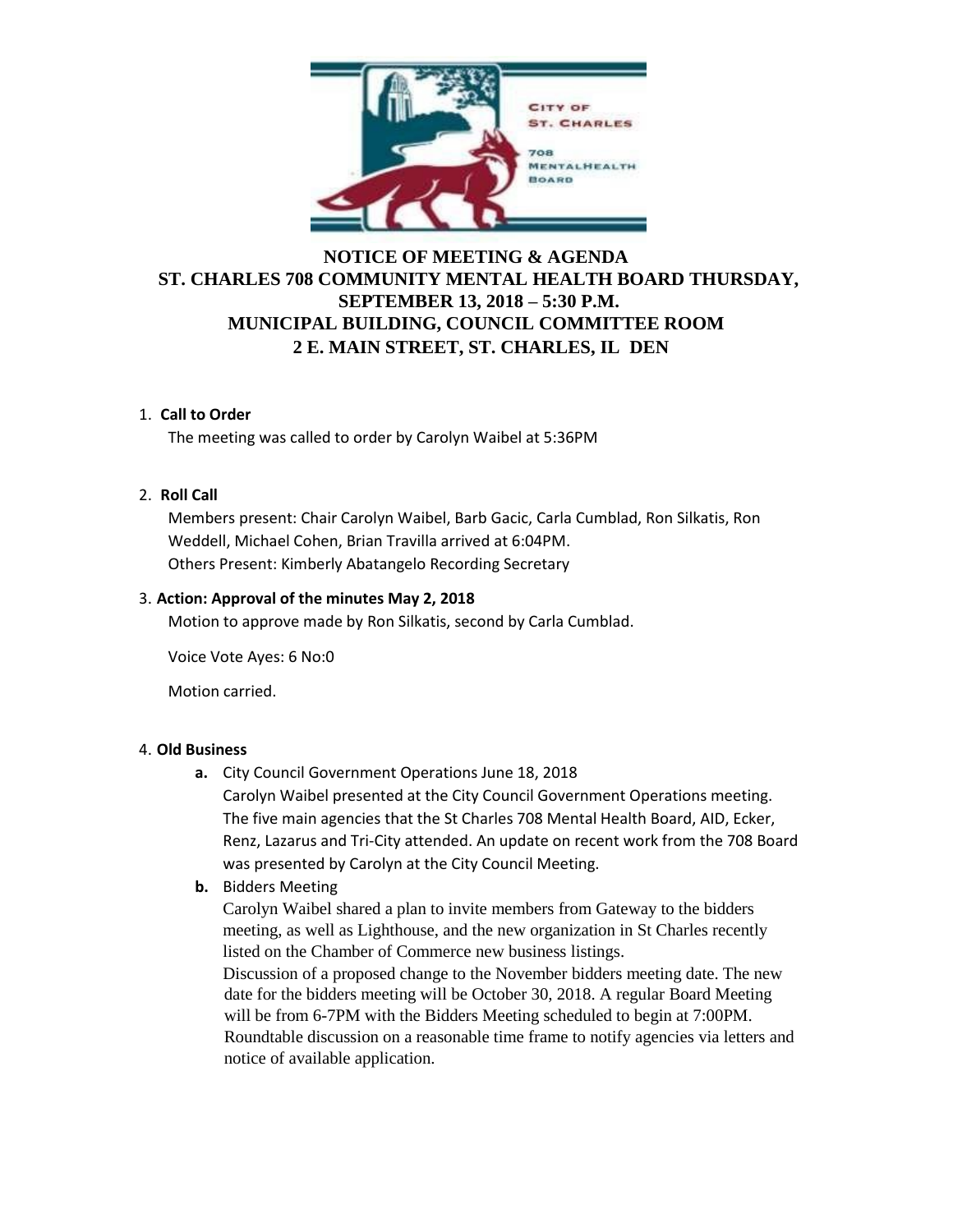708 Mental Health Board September 13, 2018 Page 4

- **c.** Sub-Committee ACHMAI
	- i. Discussion

Barb Gacic shared information from attendance at a Sept  $6<sup>th</sup>$  2018 ACHMAI meeting. Handouts offered to the Board include ACHMAI's revised mission, vision and values statement, July and Aug legislative reports. The Kane County, countywide mental health board proposal was discussed at the ACHMAI meeting. ACMHAI has updated their website, which now offers a Member's Resource section. ACMHAI has asked that once our application is ready for publication, they would like to publish it as a resource to their members only portion of their site. Roundtable discussion about considering ACHMAI's request to post the application. It was determined by the Board they will wait until the application has gone through further vetting processes and revisit sharing it for the purposes of posting to ACHMAI's Member Site.

ii. Action: Approve membership fee ACHMAI membership fee is annual and is a \$500 fee. The 2018 invoice was from April 4, 2018.

Motion to approve the April  $4<sup>th</sup>$  invoice for membership fee made by Carla Cumblad with a second by Ron Weddell.

Voice Vote Aye:7 No: 0

Carla Cumblad yes, Barb Gacic yes, Ron Silkaitis yes, Carolyn Waibel yes, Ron Weddell yes, Brian Travilla yes, Michael Cohen yes. Motion carried.

- **d.** Subcommittee KCMHAC
	- i. Discussion

Over the summer, 2018, Barb Gacic and Carolyn Waibel attended several meetings on the topic of a proposed countywide 708 Mental Health Board. The St Charles 708 MHB is not in support of a countywide 708 Board. Roundtable discussion about concerns with consolidation and new ideas for solutions for a countywide mental health concerns shown in the presentation to be given to Public Health subcommittee of Kane County Board on September 19, 2018 .

- ii. Action: Approve presentation Motion to approve the presentation made by Barb Gacic, second by Brian Travilla. Voice Vote Aye: 7 No: 0 Motion carried.
- ii. Action: Approve sub-committee member addition Motion to approve addition of Brian Travilla to the sub-committee made by Carla Cumblad, second by Ron Weddell. Voice vote Aye: 7 No: 0 Motion carried.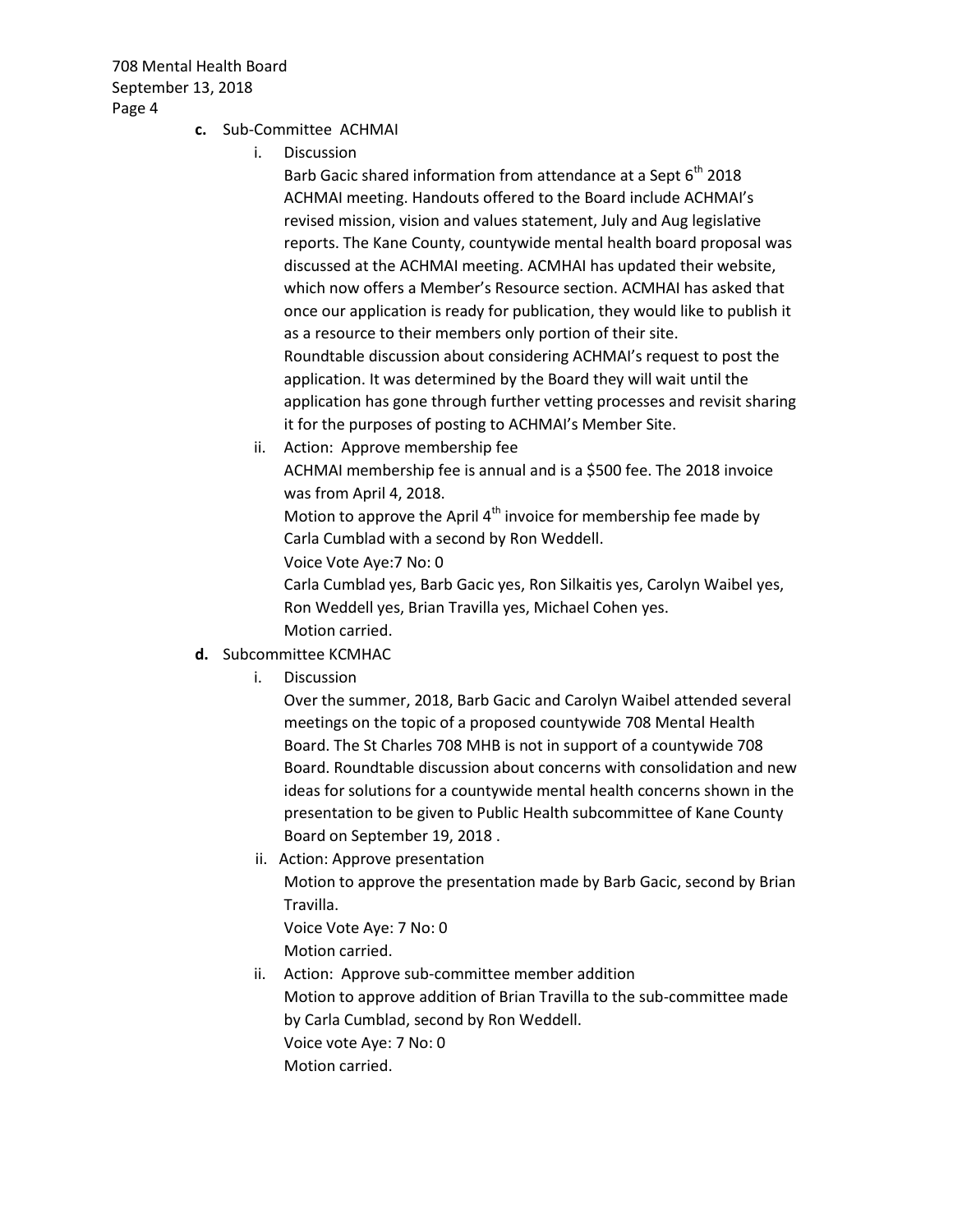708 Mental Health Board September 13,2018 Page 3

- **e.** Subcommittee Applications
	- i. Discussion

Carla Cumblad shared that several revisions were made to the application and changes were presented to The Board, line by line. Roundtable discussion about changes, and reasons for those changes. Ron Weddell offered and reminded the Board that some of what has been written was based on recommendation from the independent consultant's feedback from last year.

ii. Application and presentation feedback

Feedback offered to notate reasons for color-coding of boxes on the application for clarification. Roundtable discussion, questions for clarification and purpose for questions line by line. Roundtable discussion that the format of the application should be kept and the continued working format. Roundtable discussion to convey that attendance at the Bidders meeting is mandatory, and should include individuals that are able to answer questions about the application.

iii. Action: Approve continuation application revisions This action item has been moved to be discussed, at next meeting.

### 5. **New Business**

**a.** St. Charles Youth Commission

Carolyn spoke about the purpose of the 708 Mental Health Board, and that they are strictly a funding agency. The purpose of speaking to the St Charles Youth Commission was to inform them of what the St Charles 708 Board does.

**b.** Intra-agency item

Will be discussed at next meeting.

**c.** Processes

Carolyn discussed which members prefer paper copies of information and which prefer electronic**.** 

**d.** Site Visits

This item will be discussed at next meeting.

### 6. **Additional Items**

None